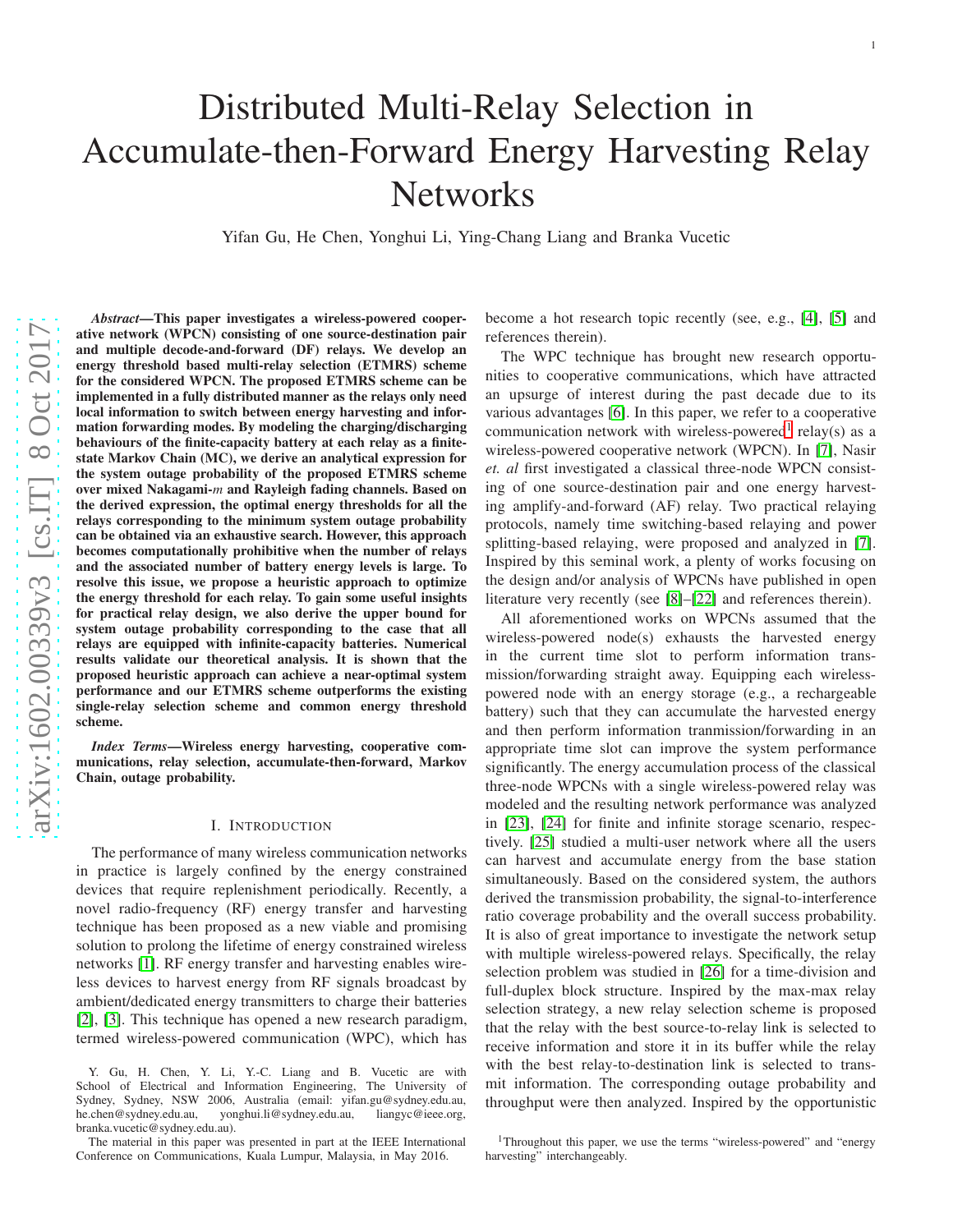relaying (OR) originally proposed in [\[27\]](#page-11-5), a battery-aware relay selection (BARS) scheme was proposed and analyzed. In the BARS, the relays with accumulated energy exceeding a predetermined threshold will first form a subset, which need to feedback their channel state information (CSI) to the source. Then, the "best" relay among the subset with maximum endto-end signal-to-noise ratio (SNR) is selected by the source to forward its information, while other relays harvest energy in the first hop. [\[28\]](#page-11-6) studied a WPCN with multiple randomly distributed relays. A distributed beamforming (DB) scheme was proposed that all relay nodes which are fully charged at the beginning of the transmission block form a forwarding subset. Among this subset of relays, the relays that are able to decode the source's signal create a virtual multiple antenna array and transmit source's signal to destination coherently.

In this paper we develop an efficient energy threshold based multi-relay selection (ETMRS) scheme with energy accumulation capability at each relay for WPCNs. In the proposed ETMRS, each relay can flexibly switch between energy harvesting and information forwarding modes in each transmission block. It should be noted that the proposed scheme is purely distributed and only the local battery status and local channel state information<sup>[2](#page-1-0)</sup> (CSI) are required at each relay to perform mode selection, thus not involving extensive inter-relay information exchanges as in existing schemes. We also consider a practical and more general channel fading than [\[28\]](#page-11-6), [\[31\]](#page-11-7), where source-relay links and relay-destination links are assumed to experience *independent but not necessarily identical distributed* (i.n.i.d.) channel fading. Different from [\[28\]](#page-11-6), we adopt a multiple-level battery model to characterize the charging/discharging behavior at relay batteries. In this case, the amount of harvested energy available at relays could be different. As such, to adequately exploit the relays, in our ETMRS scheme we set an individual energy threshold for each relay. This is in contrast to the existing schemes that considered independent and identical distributed channel fading and adopted a common energy threshold for all relays [\[28\]](#page-11-6), [\[31\]](#page-11-7). The performance of the proposed ETMRS scheme can be further improved by jointly optimizing the energy thresholds of all relays. Moreover, compared with the DB scheme in which the weights in distributed beamforming for the relays within the forwarding set are obtained based on full CSI of the whole forwarding subset, the weight at each relay in the proposed ETMRS approach is calculated based only on the local CSI such that it can be implemented in a fully distributed manner. This can effectively reduce the network overhead and latency. Note that in our ERMRS scheme the relays that are selected to forward source's information to destination in each transmission block can be any combination of all relays, which depends on not only the instantaneous CSI but also the long-term evolution of all relay batteries. This makes the performance analysis and system design of the considered network a non-trivial task since we need to develop a systematic approach to characterize the probability of different relay combinations as well as the statistics of the



<span id="page-1-1"></span>Fig. 1. The considered WPCN with one source-destination pair and  $N$ wireless-powered relays.

corresponding end-to-end SNR as a sum of i.n.i.d random variables. Furthermore, the energy threshold of each relay that determines its long-term energy evolution should be jointly designed to boost the system performance.

*Notation*: Throughout this paper, we use  $f_X(x)$  and  $F_X(x)$  to denote the probability density function (PDF) and cumulative distribution function (CDF) of a random variable *<sup>X</sup>*. <sup>Γ</sup> (·) is the Gamma function [\[32,](#page-11-10) Eq. (8.310)],  $\gamma(\cdot, \cdot)$  is the lower incomplete gamma function [\[32,](#page-11-10) Eq.  $(8.350.1)$ ] and  $\lceil \cdot \rceil$  is the ceiling function. We use  $(\cdot)^{\tau}$  and  $(\cdot)^{\tau}$  to represent the complex conjugate and the transpose of a matrix or vector, respectively.  $\mathbb{E}[\cdot]$  is the expectation operator and **I** denotes the identity matrix.  $P\{A|B\}$  is the conditional probability of *A* under a given condition *B*.

## II. SYSTEM MODEL AND SCHEME DESIGN

## *A. System Model*

As depicted in Fig. [1,](#page-1-1) in this paper we investigate a WPCN consisting of one source-destination pair and *N* decode-andforward (DF) relays, which are deployed to assist the source's information transmission. We assume that there is no direct link between source and destination due to obstacles or severe attenuation. Also, all nodes are equipped with single antenna and work in half-duplex mode. As in [\[28\]](#page-11-6), we consider the scenario that all DF relays are wireless-powered devices and purely rely on the energy harvested from RF signals broadcast by source to perform information forwarding. Moreover, these relays are equipped with separate energy and information receivers [\[33\]](#page-11-11). As such, they can flexibly switch between energy harvesting (EH) mode and information forwarding (IF) mode at the beginning of each transmission block. We also assume that each relay is equipped with a finite-capacity rechargeable battery such that it can perform energy accumulation and scheduling across different transmission blocks. Specifically, they can accumulate the harvested energy to a certain amount before assisting the source's information transmission.

We denote by *T* the duration of each transmission block, which is further divided into two time slots with equal length *T*/2. During the first time slot, the source broadcasts its signal to all relays. At each relay operating in EH mode, the received signal is delivered to the energy receiver to convert to direct current and charge the battery. In contrast, the received signal at each relay in IF mode is connected to its information receiver to decode the information sent by the source. All relays that operate in IF mode and decode the source's information correclty form a *decoding set*. In the second time slot, all relays in the decoding set will jointly

<span id="page-1-0"></span><sup>&</sup>lt;sup>2</sup>For more information about CSI acquisition for energy harvesting devices, interested readers could see [\[29\]](#page-11-8) and [\[30\]](#page-11-9).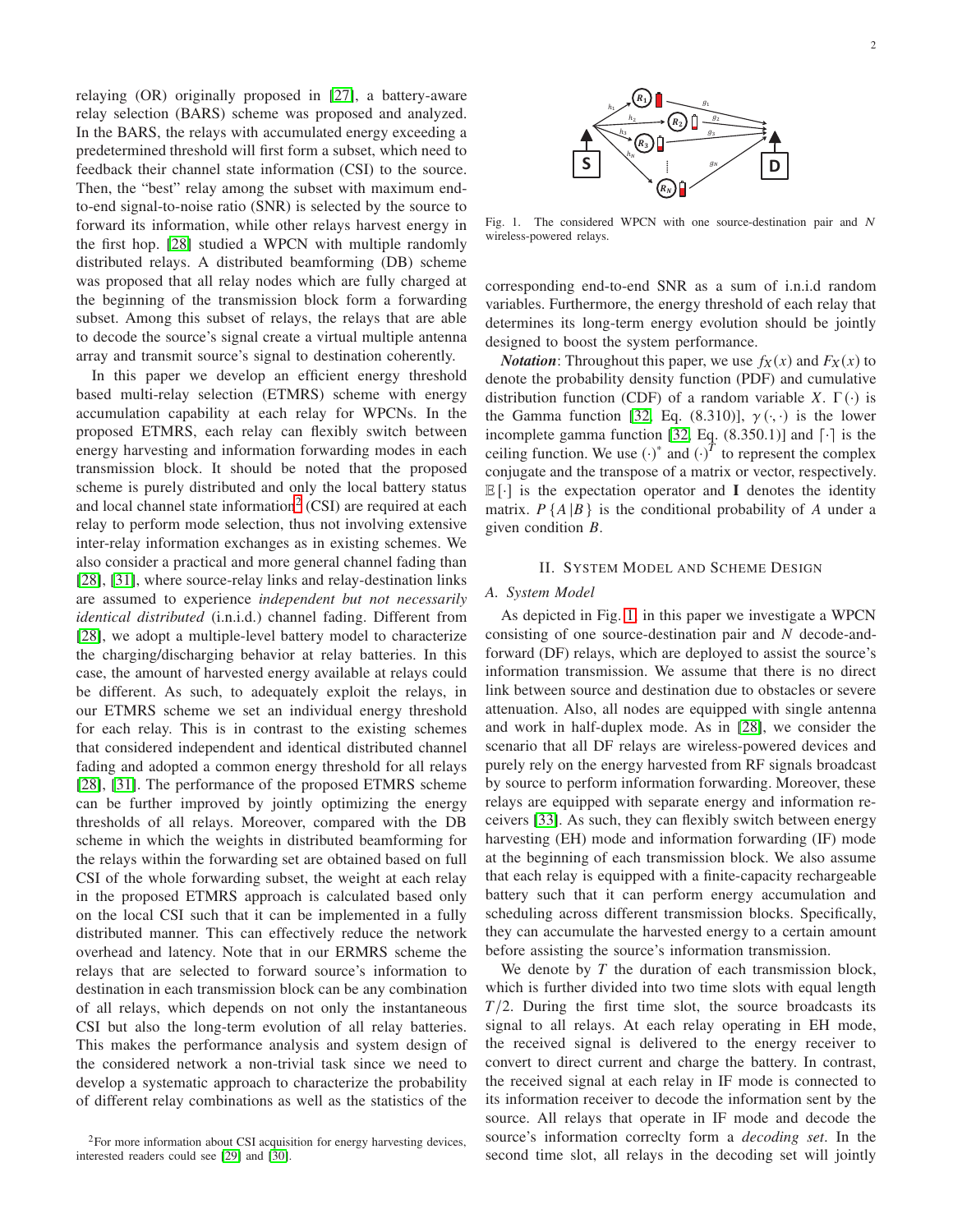forward the source's information to destination by consuming part of the accumulated energy from their batteries. On the other hand, other relays outside the decoding set keep in silence during the second time  $slot<sup>3</sup>$  $slot<sup>3</sup>$  $slot<sup>3</sup>$ .

We hereafter use subscript-*S* and subscript-*D* to denote the source and destination respectively. We denote by  $R_u$ ,  $u \in \{1, 2, \dots, N\}$ , the *u*-th wireless-powered relay. Among existing fading models, Rician fading would be the most appropriate one to characterize the channel fading of *S*-*R*<sup>u</sup> links. This is mainly motivated by the fact that the up-to-date wireless energy transfer techniques could only be operated within a relatively short communication range such that the line-of-sight (LoS) path is very likely to exist in these links. However, the statistical functions (e.g., cumulative density function (CDF) and probability density function (PDF)) of Rician fading are very complicated, which would make the analysis extremely difficult [\[34\]](#page-11-12). Fortunately, the Rician distribution could be well approximated by the more tractable Nakagami-*m* fading model. Thus, in this paper we adopt an asymmetric scenario for the fading distributions of sourceto-relay links and relay-to-destination links. Specifically, the *S*-*R*<sup>u</sup> link is assumed to be subject to Nakagami-*m* fading with fading severity parameter  $m_u$  and average power gain  $\lambda_{SR_u}$ , while the  $R_u$ -D link suffers from Rayleigh fading with average power gain  $\lambda_{R,D}$  as the distance between them may be much further. Besides, all channels in the considered system experience slow, independent, and frequency-flat fading such that instantaneous channel gains remain unchanged within each transmission block but change independently from one block to the other. It is worth mentioning that we do not require the channel fading parameters to be identical or non-identical for both hops. That is, we investigate a general *independent but not necessarily identical* fading model, which includes the independent and identical one as well as the independent and non-identical one for special cases. Without loss of generality, we consider a normalized transmission block (i.e.,  $T = 1$ ) hereafter.

Let *P* denote the source transmit power and *x* denote the transmitted symbol with  $\mathbb{E}[|x|^2] = 1$ . The received signal at the *u*-th relay during the first time slot is thus given by

$$
y_u = \sqrt{P}h_ux + n,\tag{1}
$$

where  $h_u$  is the channel coefficient between *S* and  $R_u$ , and *n* denotes the additive white Gaussian noise (AWGN) with zero mean and variance  $N_0$  at the receiver side.

When the *u*-th relay works in EH mode, the received signal  $y_u$  will be delivered to its energy receiver and converted to direct current to charge the battery. The amount of harvested energy at  $R_u$  during the first time slot can thus be expressed as

<span id="page-2-1"></span>
$$
\tilde{E}_u = \frac{1}{2} \eta P H_u,\tag{2}
$$

where  $0 < \eta < 1$  is the energy conversion efficiency and  $H_u = |h_u|^2$  is the channel power gain between *S* and  $R_u$ . Note

that in [\(2\)](#page-2-1), we ignore the amount of energy harvested from the noise since the noise power is normally very small and below the sensitivity of the energy receiver. On the other hand, if  $R_u$ opts to decode information in the first time slot, it will harvest zero energy.

Let  $\Phi$  denote the current decoding set. In the second time slot, all relays in the decoding set  $\Phi$  will jointly forward the source's information to the destination by implementing the distributed beamforming technique [\[35\]](#page-11-13). Specifically, the transmitted signal at  $R_u \in \Phi$  is given by

$$
x_u = w_u \sqrt{P_u} x,\tag{3}
$$

where  $w_u$  is the weight of  $R_u$  in distributed beamforming and  $P_u$  is the transmit power of  $R_u$ . In the considered WPCN, we assume that each relay only knows its local CSI of the second hop. In this case, the optimal weight for the *u*-th relay that maximizes the overall end-to-end SNR can be expressed as  $w_u = g_u^*/|g_u|$  [\[35\]](#page-11-13), where  $g_u$  is the complex channel coefficient between  $R_u$ -*D*. We define  $\hat{g}_u = |g_u|$  for notation simplicity. The received signal at the destination can thus be expressed as

$$
y_d = \sum_{u:R_u \in \Phi} \hat{g_u} \sqrt{P_u} x + n.
$$
 (4)

As a result, the conditional end-to-end SNR for a given decoding set  $\Phi$  can be written as

<span id="page-2-2"></span>
$$
\gamma_{\Phi} = \frac{\left(\sum\limits_{u:R_u \in \Phi} \sqrt{P_u} \hat{g_u}\right)^2}{N_0}.
$$
\n(5)

#### *B. Energy Threshold Based Multi-Relay Selection*

In this paper we develop an energy threshold based multi-relay selection (ETMRS) framework for the considered WPCN. In our ETMRS scheme, each relay  $R_u$  determines its individual energy threshold, denoted by  $\tilde{\chi}_u$ . This energy threshold includes two parts: the first part is the energy consumption for circuit operation (e.g., information decoding), denoted by  $\tilde{\alpha}$  for all the relays; the second part is the energy consumption for information forwarding, denoted by  $\tilde{\beta}_u$  for relay  $R_u$ . Each relay decides to operate in EH mode or IF mode based on its own battery status at the beginning of each transmission block. Specifically, relay  $R_u$  will perform the IF operation only when its accumulated energy is not less than its associated energy threshold  $\tilde{\chi}_u$ . Otherwise, it will opt EH mode to further accumulate energy in its battery. Moreover, if  $R_u$  works in the IF mode and falls in the decoding set, it will decode and forward the source signal to destination by consuming the amount of energy  $\tilde{\beta}_u$  from its battery in the second time slot. The conditional end-to-end SNR given in [\(5\)](#page-2-2) can now be updated by substituting  $P_u = \tilde{\beta}_u/(1/2) = 2\tilde{\beta}_u$ . That is,

<span id="page-2-3"></span>
$$
\gamma_{\Phi} = \frac{\left(\sum\limits_{u:R_u \in \Phi} \sqrt{2\tilde{\beta}_u} \hat{g_u}\right)^2}{N_0}.
$$
\n(6)

Note that we are investigating a distributed scheme such that each relay only requires local CSI and battery status to

<span id="page-2-0"></span> $3$ For simplicity, we consider that the relays out of the decoding set will not harvest energy in the second time slot since the amount of energy harvested from the forwarded signals would be negligible compared with the energy harvested from the source.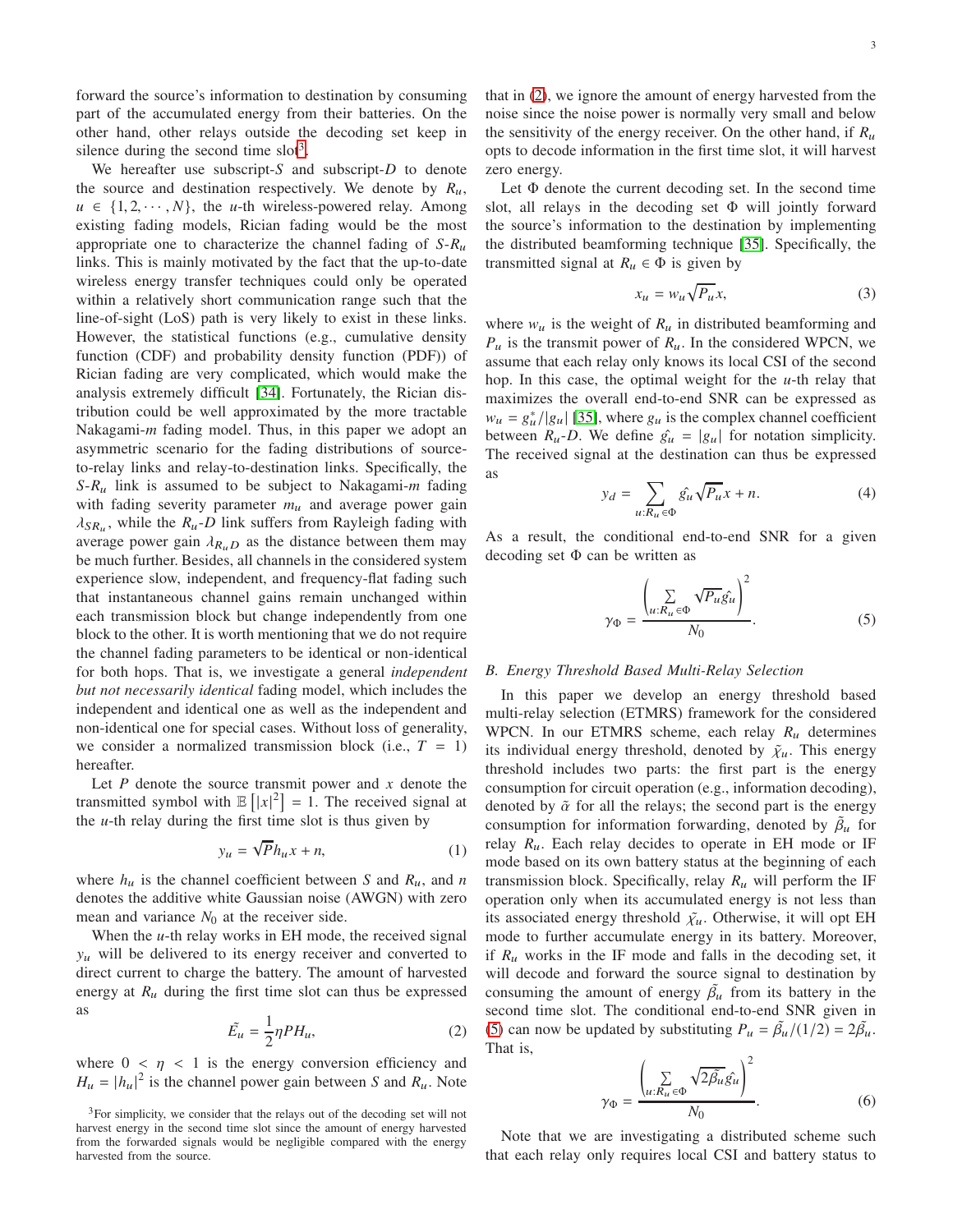determine its operation modes. In this case, the optimal transmit power for each transmission block cannot be obtained as it requires global CSI and battery status. As a result, the fixed transmit power strategy is still preferable in our considered case and we can thus set fixed energy thresholds to each relay,  $\tilde{\chi}_u$ ,  $u = 1, 2, \dots, N$ . Moreover, the energy thresholds for all the relays should be different in order to achieve the best system performance when the relays are in different locations. For the special case that all the relays are co-located in a cluster, the channels of each hop are now independent and identically distributed (i.i.d.). In this sense, all relays can adopt the same energy threshold  $\tilde{\chi} = \tilde{\chi}_1 = \tilde{\chi}_2 = \cdots = \tilde{\chi}_N$  and consume the same power to forward information, denoted by  $\tilde{\beta} = \tilde{\beta}_1 = \tilde{\beta}_2 = \cdots = \tilde{\beta}_N$ . We then have the conditional endto-end SNR of this i.i.d. case given by

$$
\widehat{\gamma}_{\Phi} = \frac{2\widetilde{\beta}\left(\sum\limits_{u:R_u \in \Phi} \widehat{g_u}\right)^2}{N_0}.
$$
\n(7)

#### III. PERFORMANCE ANALAYSIS

<span id="page-3-2"></span>To analyze the performance of the proposed ETMRS scheme, in this section we first characterize the dynamic charging/discharging behaviors of the relay batteries. We consider a discrete-level and finite-capacity battery model. Thus, it is natural to use a finite-state Markov chain (MC) to model the dynamic behaviors of relays' batteries. From the MC model and the derived stationary distribution of the battery, we then derive an approximate analytical expression of the system outage probability for our ETMRS scheme. Based on the derived analytical expression, we subsequently discuss how to optimize the energy threshold of the relays to reduce the system outage probability.

#### *A. Markov Chain of Relay Batteries*

Thanks to the fact that our ETMRS scheme is a decentralized relay selection approach and the relays make decisions of their operation modes based only on their local CSI and battery status, we thus can evaluate the steady state distributions of all relays' batteries separately as they are independent to each other. In [\[23\]](#page-11-1), the authors investigated a single relay WPCN and proposed an adaptive information forwarding scheme such that the relay forwards the source information only when its residual energy can guarantee an outage-free transmission in the second hop. The transition probabilities of the relay battery was summarized into eight general cases. Recall that our ETMRS scheme implements fixed transmit powers for multiple relays. By adequately using this feature, a compact mode-based method is used to evaluate the transition probabilities of the MC for each relay.

Let *C* denote the capacity of all relays' batteries and *L* denote the number of discrete levels excluding the empty level in each battery. Then, the *i*-th energy level of the relay battery can be expressed as  $\varepsilon_i = iC/L$ ,  $i \in \{0, 1, 2 \cdots L\}$ . It is worth pointing out that as shown in [\[36\]](#page-11-14), the adopted discrete battery model can tightly approximate its continuous counterpart when the number of energy levels (i.e., *L*) is sufficiently large, which

will also be verified later in the simulation section. For each relay node, we define state  $S_i$  as the relay residual energy in the battery being  $\varepsilon_i$ . The transition probability  $T_u^{i,j}$  is defined as the probability of transition from state  $S_i$  to state  $S_j$  at the *u*-th relay. With the adopted discrete-level battery model, the amount of harvested energy can only be one of the discrete energy level. Thus, the discretized amount of harvested energy at the *u*-th relay during an EH operation is defined as

<span id="page-3-0"></span>
$$
E_u \stackrel{\Delta}{=} \varepsilon_j, \quad j = \arg \max_{i \in \{0, 1, \cdots, L\}} \left\{ \varepsilon_i : \varepsilon_i \le \tilde{E_u} \right\}.
$$
 (8)

Moreover, for relays operating in the IF operation mode, the energy consumption for decoding operation  $\alpha$  should also be discretized to one specific energy level of the battery with the definition give by

<span id="page-3-1"></span>
$$
\alpha \stackrel{\Delta}{=} \varepsilon_j, \quad j = \begin{cases} \arg \min_{i \in \{0, 1, \cdots, L\}} \left\{ \varepsilon_i : \varepsilon_i \ge \alpha \right\}, & \text{if } \tilde{\alpha} \le \varepsilon_L \\ \infty, & \text{if } \tilde{\alpha} > \varepsilon_L \end{cases} \tag{9}
$$

The energy consumption for information forwarding  $\tilde{\beta}_u$  and the energy threshold for each relay  $\tilde{\chi}_u$  should be chosen from one of the energy levels of the battery excluding the empty level. The descretized energy consumption for information forwarding  $\beta_u$  and discretized energy threshold for each relay  $\chi_u$  can be defined as  $\beta_u \in \{\varepsilon_1, \varepsilon_2, \cdots, \varepsilon_L - \alpha\}$  and  $\chi_u = \alpha + \beta_u \in {\alpha + \varepsilon_1, \alpha + \varepsilon_2, \cdots, \varepsilon_L}$ , respectively. Note that the system will work properly only when  $\alpha < \varepsilon_L$ , otherwise when  $\alpha \geq \varepsilon_L$ , the fully charged battery even cannot support the circuit energy consumption of the relay and  $\beta_u$  does not exist.

We now evaluate the state transition probabilities of the MC for each relay  $R_u$ ,  $u \in \{1, 2, \dots, N\}$ . Different from [\[23\]](#page-11-1) that summarizes all the transition probabilities into eight general cases, we propose a compact mode-based approch which summarizes all the transition probabilities into the following two cases.

*1) The relay R*<sup>u</sup> *operates in EH mode (S*<sup>i</sup> *to S*<sup>j</sup> *with*  $0 \leq i \leq \frac{\chi_u}{\varepsilon_1}$  $\frac{\chi_u}{\varepsilon_1} \leq L$  *and*  $\forall j$ ): When the relay  $R_u$  operates in the EH mode, it harvests energy from the source during the first time slot while remains in silence during the second time slot. Due to the fact that the relay battery is not discharged in the transition, the transition probability is none-zero only when the end state falls into the set  $S_j \in \{S_i, S_{i+1}, \cdots, S_L\}.$ Specifically,  $S_j = S_i$  indicates that the battery level of the relay remains unchanged and the harvested energy during the transition  $\tilde{E}_u$  is discretized to zero (i.e.,  $E_u = 0$ ).  $S_j = S_L$ denotes the case that the battery is fully charged during the transition and the harvested energy should be larger than  $\varepsilon_{L-i}$ . From the definition of discretization given in [\(8\)](#page-3-0), the transition probabilities for  $R_u$  operates in EH mode can be summarized in [\(10\)](#page-4-0) on top of the next page.

Recall that the channels between source and relays are assumed to suffer from Nakagami-*m* fading. As such, the PDF and CDF of  $H_u$  are given by [\[37,](#page-11-15) eq.2.21]  $f_{H_u}(x) =$  $\frac{b_u m_u}{\Gamma(m_u)} x^{m_u-1} \exp(-b_u x), F_{H_u}(x) = \frac{\gamma(m_u, b_u x)}{\Gamma(m_u)},$  where  $b_u = \frac{\gamma(m_u, b_u x)}{\Gamma(m_u)}$  $m_u/\lambda_{SR_u}$ . With the CDF, the transition probabilities for this case can now be expressed as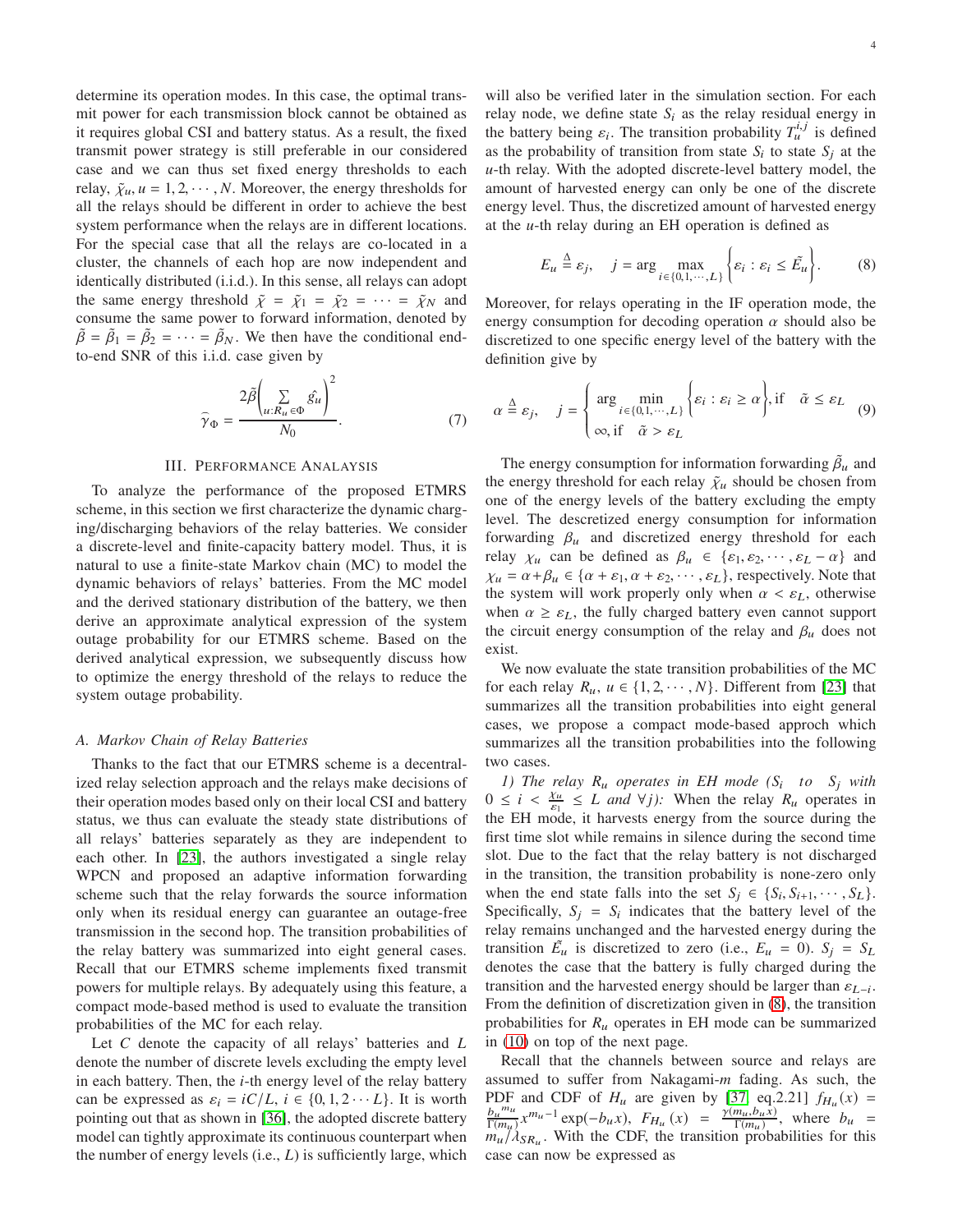<span id="page-4-0"></span>
$$
T_{u}^{i,j} = \begin{cases} \Pr\left\{\varepsilon_{j-i} \le \tilde{E}_{u} < \varepsilon_{j-i+1}\right\}, & \text{if } i \le j < L \\ \Pr\left\{\tilde{E}_{u} \ge \varepsilon_{L-i}\right\}, & \text{if } i \le j = L \end{cases} = \begin{cases} \Pr\left\{\frac{2(j-i)C}{\eta PL} \le H_{u} < \frac{2(j-i+1)C}{\eta PL}\right\}, & \text{if } i \le j < L \\ \Pr\left\{H_{u} \ge \frac{2(L-i)C}{\eta PL}\right\}, & \text{if } i \le j = L \\ 0, & \text{if } i > j \end{cases} \tag{10}
$$

$$
T_{u}^{i,j} = \begin{cases} F_{H_u} \left( \frac{2(j-i+1)C}{\eta PL} \right), & \text{if } i \le j < L \\ -F_{H_u} \left( \frac{2(j-i)C}{\eta PL} \right), & \text{if } i \le j < L \\ 1 - F_{H_u} \left( \frac{2(L-i)C}{\eta PL} \right), & \text{if } i \le j = L \\ 0, & \text{if } i > j \end{cases} \tag{11}
$$

*2) The relay R*<sup>u</sup> *operates in IF mode (S*<sup>i</sup> *to S*<sup>j</sup> *with* χu  $\frac{\chi_u}{\varepsilon_1} \leq i \leq L$  *and*  $\forall j$ ): In this case, the relay  $R_u$  will try to decode the received signal and forward it to destination if the decoding is successful. In the first time slot, the relay consumes energy  $\alpha$  to decode the received signal from *S*. If the decoding is unsuccessful, it remains in silence during the second time slot. On the other hand, if the relay  $R_u$  decodes the information successfully, it forwards the decoded information to the destination by further consuming  $\beta_u$  from its battery during the second time slot. We can now conclude that after the transition, the end state is none-zero only when  $j = i - \frac{\alpha}{\epsilon_1}$ or  $j = i - \frac{\chi_u}{\varepsilon_1}$  $\frac{\chi_u}{\varepsilon_1}$ . Recall that  $\varphi_u$  is the decoding indicator of relay  $R_u$  and the transition probabilities for  $R_u$  operating in IF mode can be summarized as

$$
T_{u}^{i,j} = \begin{cases} \Pr \{ \varphi_u = 0 \}, & \text{if } j = i - \frac{\alpha}{\varepsilon_1} \\ 1 - \Pr \{ \varphi_u = 0 \}, & \text{if } i \le j = i - \frac{\chi_u}{\varepsilon_1} \\ 0, & \text{Otherwise} \end{cases}
$$
(12)

We now analyze the term  $Pr {\varphi_u = 0}$  for the *u*-th relay. Let  $\gamma_u = \frac{PH_u}{N_0}$  denote the received SNR at relay  $R_u$ . The channel capacity of the *S*- $R_u$  link is given by  $\Theta_u = \frac{1}{2} \log_2 \left(1 + \gamma_u\right)$ . According to the channel capacity, the term Pr { $\varphi_u = 0$ } can be evaluated as

<span id="page-4-5"></span>
$$
\Pr\{\varphi_u = 0\} = \Pr\{\Theta_u < \kappa\} = F_{H_u}\left(\frac{vN_0}{P}\right),\tag{13}
$$

where *κ* is the system transmission rate and  $v = 2^{2k} - 1$  is the SNR threshold for system outage.

Based on the above analysis, the transition probabilities can be re-written as

$$
T_{u}^{i,j} = \begin{cases} F_{H_u} \left( \frac{v N_0}{P} \right), & \text{if } j = i - \frac{\alpha}{\varepsilon_1} \\ 1 - F_{H_u} \left( \frac{v N_0}{P} \right), & \text{if } i \le j = i - \frac{\chi_u}{\varepsilon_1} \\ 0, & \text{Otherwise} \end{cases}
$$
(14)

We now define  $\mathbf{Z}_u = (T_u^{i,j})$  to denote the  $(L + 1) \times (L +$ 1) state transition matrix of the MC for each relay  $R_u$ ,  $u \in$  $\{1, 2, \dots, N\}$ . By using similar method in [\[23\]](#page-11-1), we can easily verify that the MC transition matrix  $\mathbf{Z}_u$  derived from the above

MC model is irreducible and row stochastic. Thus for each relay  $R_u$ , there must exist a unique stationary distribution  $\pi_u$ that satisfies the following equation

<span id="page-4-1"></span>
$$
\boldsymbol{\pi}_u = \left(\pi_{u,0}, \pi_{u,1}, \cdots, \pi_{u,L}\right)^T = \left(\mathbf{Z}_u\right)^T \boldsymbol{\pi}_u,\tag{15}
$$

where  $\pi_{u,i}, i \in \{0, 1, \dots, L\}$ , is the *i*-th component of  $\pi_u$ representing the stationary distribution of the *i*-th energy level at relay  $R_u$ . The battery stationary distribution of relay  $R_u$  can be solved from [\(15\)](#page-4-1) and expressed as [\[23\]](#page-11-1)

<span id="page-4-2"></span>
$$
\boldsymbol{\pi}_u = \left( (\mathbf{Z}_u)^T - \mathbf{I} + \mathbf{B} \right)^{-1} \mathbf{b},\tag{16}
$$

where  $B_{i,j} = 1, \forall i, j \text{ and } \mathbf{b} = (1, 1, \dots, 1)^T$ .

Moreover, when it comes to the i.i.d. channel model, all relays are equipped with an identical energy threshold and they have the same transition matrix. The corresponding identical stationary distribution of all relays can be similarly obtained as [\(16\)](#page-4-2) and denoted by  $\pi_1 = \pi_2 = \cdots = \pi_N = \pi$  =  $(\pi_0, \pi_1, \cdots, \pi_L)^T$ .

## *B. System Outage Probability*

With the above derived stationary distribution of the relay batteries, we now characterize the system outage probability of the proposed ETMRS scheme. Let O denote the outage event of the considered system employing our ETMRS scheme. According to the full probability theory, we can express the system outage probability as

<span id="page-4-3"></span>
$$
P_{\text{out}} = \Pr\left\{O\right\} = \sum_{\Phi \in \Lambda} \Pr\left\{\Phi\right\} \Pr\left\{O \,|\Phi\right\},\tag{17}
$$

where  $\Lambda = \{R_1, R_2 \cdots, R_N\}$  denotes the set of all relays in the considered network and incorporates the decoding set Φ as its subset,  $Pr{\Phi}$  denotes the probability that the current decoding set is  $\Phi$ , and Pr {O | $\Phi$  } denotes the probability that system outage occurs under the decoding set Φ. In order to further expand [\(17\)](#page-4-3), we define  $\Phi_{k,n}$  to denote the *n*-th *k*-subset of Λ (i.e., the *n*-th *k*-subset of Λ contains exactly *k* elements,  $k = 1, 2, \cdots, N, n = 1, 2, \cdots, {N \choose k}$ . Then the outage probability of the ETMRS scheme can be further expanded as

<span id="page-4-4"></span>
$$
P_{\text{out}} = \Pr\{\emptyset\} + \sum_{k=1}^{N} \sum_{n=1}^{N} \Pr\{\Phi_{k,n}\} \Pr\{\mathcal{O} | \Phi_{k,n}\},\tag{18}
$$

by realizing that the system outage probability equals to one when the decoding set is an empty set ∅. The empty decoding set can be caused by two kinds of event: One is that none of the relays working in IF mode decodes the received signal from source correctly. The other is that all relays operate in EH mode and no relay performs IF. Based on the derived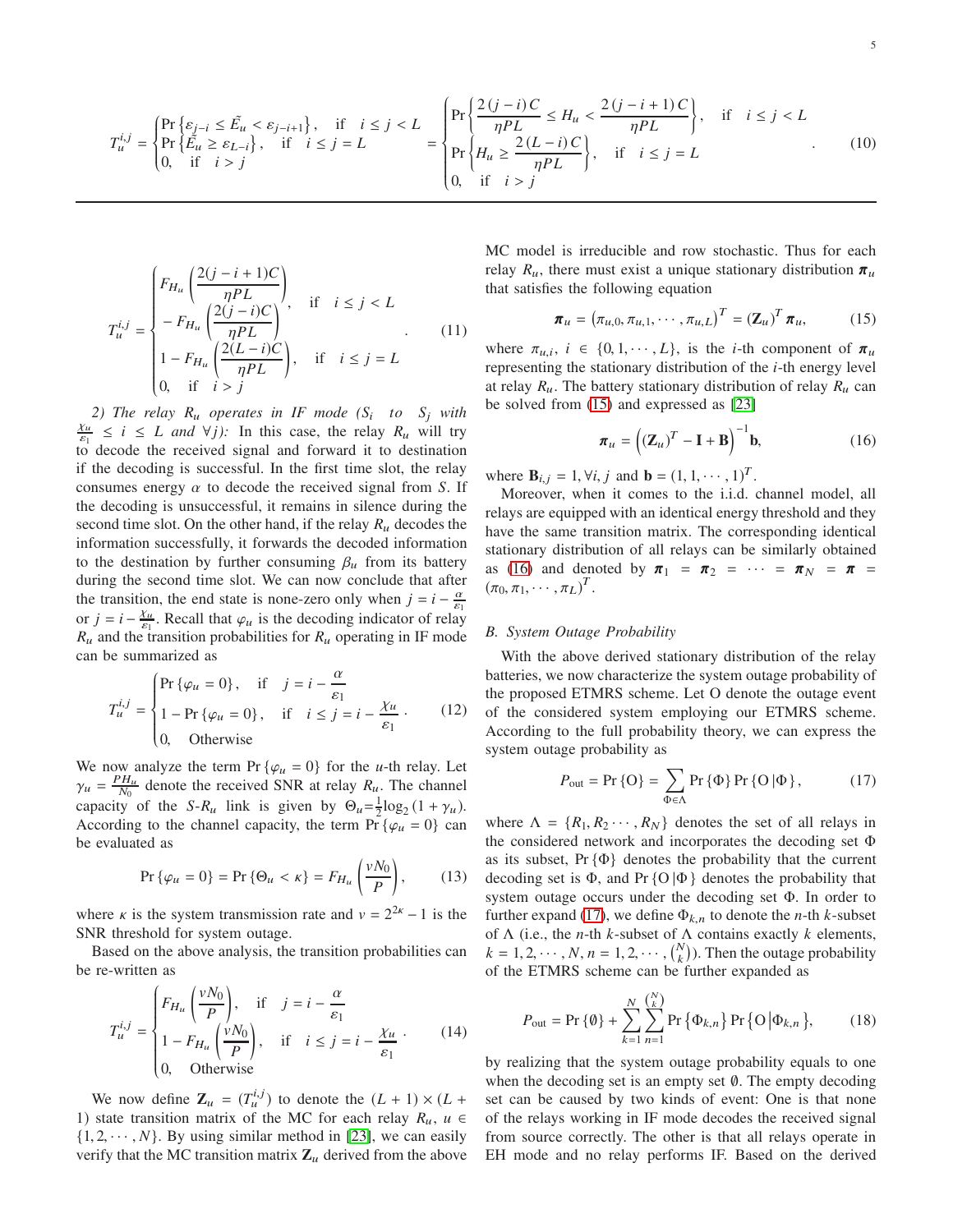<span id="page-5-0"></span>
$$
\Pr\{\Phi_{k,n}\} = \prod_{u:R_u \in \Phi_{k,n}} \Pr\{\zeta_u = \zeta_I, \varphi_u = 1\} \prod_{u:R_u \notin \Phi_{k,n}} \Pr\{\{\zeta_u = \zeta_I, \varphi_u = 0\} \cup \zeta_u = \zeta_E\}
$$
\n
$$
= \prod_{u:R_u \in \Phi_{k,n}} \left[ (1 - \Pr\{\varphi_u = 0\}) \sum_{i = \chi_u/\varepsilon_1}^L \pi_{u,i} \right] \prod_{u:R_u \notin \Phi_{k,n}} \left( \Pr\{\varphi_u = 0\} \sum_{i = \chi_u/\varepsilon_1}^L \pi_{u,i} + \sum_{i=0}^{\chi_u/\varepsilon_1} \pi_{u,i} \right). \tag{20}
$$

stationary discrete distribution of relay batteries given in [\(16\)](#page-4-2), we can calculate the first probability term in [\(18\)](#page-4-4) as follows

<span id="page-5-3"></span>
$$
\Pr\{\emptyset\} = \prod_{u:R_u \in \Lambda} \Pr\left\{ \{\zeta_u = \zeta_I, \varphi_u = 0\} \cup \zeta_u = \zeta_E \right\}
$$
\n
$$
= \prod_{u:R_u \in \Lambda} \left( \Pr\{\varphi_u = 0\} \sum_{i = \chi_u/\varepsilon_1}^L \pi_{u,i} + \sum_{i=0}^{\chi_u/\varepsilon_1} \pi_{u,i} \right). \tag{19}
$$

Similarly, the term Pr  $\{\Phi_{k,n}\}\)$  can be computed as [\(20\)](#page-5-0) on top of the next page.

To evaluate the third probability term in [\(18\)](#page-4-4), we first characterize the distribution of the conditional end-to-end SNR for a given decoding set. For notation simplicity, we use  $\gamma_{k,n}$  to denote the received SNR at the destination when the decoding set is  $\Phi_{n,k}$ . Recall that the conditional end-to-end SNR for a certain decoding set is given in [\(6\)](#page-2-3), which includes a weighted sum of Rayleigh random variables. However, to the best knowledge of authors, the exact distribution of a weighted sum of Rayleigh random variables does not exist in open literature. As a result, we cannot further characterize the exact distribution of  $\gamma_{k,n}$ . Fortunately, with the aid of a tight approximation for the CDF of a weighted sum of Rayleigh random variables derived in [\[38\]](#page-11-16), the CDF of  $\gamma_{k,n}$  can be approximated as a gamma distribution and expressed as

<span id="page-5-1"></span>
$$
F_{\gamma_{k,n}}\left(x\right) \approx \frac{\gamma\left(k, \frac{N_0}{4\sum\limits_{u:R_u \in \Phi_{k,n}} \beta_u \sigma_u^2} x\right)}{\Gamma\left(k\right)},\tag{21}
$$

where  $\sigma_u = \sqrt{\lambda_{R_u D}/2}$  is the scale parameter of the Rayleigh fading channel between  $R_u$  and  $D$ .

In order to further expand the summation term in  $(21)$ , we use a similar method adopted in [\[39\]](#page-11-17)–[\[41\]](#page-11-18). To this end, we define a set  $A = \left\{ \sqrt{\beta_u} \sigma_u : R_u \in \Lambda, u \in \{1, 2, \cdots, N\} \right\}$ with the same cardinality as the set  $\Lambda$  (i.e.,  $|A| = |\Lambda|$ ). Similarly, let Ak,<sup>n</sup> denote the *n*-th *k*-subset of A. The *j*-th element of the subset  $A_{k,n}$  are denoted by  $\phi_{k,n,j} \in A_{k,n}, j = 1, 2, \dots, k$ . To be more clear, we list the corresponding relationship between  $\phi_{k,n,j}$  and  $\sqrt{\beta_u} \sigma_u$  in Table I.

With the corresponding relation between  $\phi_{k,n,j}$  and  $\sqrt{\beta_u} \sigma_u$ , [\(21\)](#page-5-1) can now be expressed as

<span id="page-5-2"></span>
$$
F_{\gamma_{k,n}}(x) \approx \frac{\gamma(k, a_{k,n}x)}{\Gamma(k)} = 1 - \exp(-a_{k,n}x) \sum_{i=0}^{k-1} \frac{(a_{k,n}x)^i}{i!}, \tag{22}
$$

where  $a_{k,n} = \frac{N_0}{k}$  $4 \sum_{j=1}^{k} \phi_{k,n,j}^2$ and the last equality in [\(22\)](#page-5-2) holds

according to [\[32,](#page-11-10) Eq. (8.352.6)] with integer *k*. Based on the

| k/n                                                                                 | $n=1$                                                                                                                                            | $n=2$                                                                                                                                                                                         | $\cdots$  | $n = {N \choose k}$                                                                                                                                                                              |
|-------------------------------------------------------------------------------------|--------------------------------------------------------------------------------------------------------------------------------------------------|-----------------------------------------------------------------------------------------------------------------------------------------------------------------------------------------------|-----------|--------------------------------------------------------------------------------------------------------------------------------------------------------------------------------------------------|
| $k=1$                                                                               | $\phi_{1,1,1} = \sqrt{\beta_1} \sigma_1$                                                                                                         | $\phi_{1,2,1} = \sqrt{\beta_2} \sigma_2$                                                                                                                                                      |           | $\phi_{1,N,1} = \sqrt{\beta_N} \sigma_N$                                                                                                                                                         |
| $k=2$                                                                               | $\phi_{2,1,1}=\sqrt{\beta_1}\sigma_1$<br>$\phi_{2,1,2} = \sqrt{\beta_2} \sigma_2$                                                                | $\phi_{2,2,1}=\sqrt{\beta_1}\sigma_1$<br>$\phi_{2,2,2} = \sqrt{\beta_3} \sigma_3$                                                                                                             |           | $\phi_{2,\frac{N(N-1)}{2},1} = \sqrt{\beta_{N-1}} \sigma_{N-1}$<br>$\phi_{2, \frac{N(N-1)}{N}, 2} = \sqrt{\beta_N} \sigma_N$                                                                     |
|                                                                                     |                                                                                                                                                  |                                                                                                                                                                                               |           |                                                                                                                                                                                                  |
| $k=N-1$                                                                             | $\phi_{N-1,1,1} = \sqrt{\beta_1} \sigma_1$<br>$\phi_{N-1,1,2} = \sqrt{\beta_2} \sigma_2$<br>$\phi_{N-1,1,N-1} = \sqrt{\beta_{N-1}} \sigma_{N-1}$ | $\phi_{N-1,2,1}=\sqrt{\beta_1}\sigma_1$<br>$\phi_{N-1,2,2} = \sqrt{\beta_2} \sigma_2$<br>$\phi_{N-1,2,N-2} = \sqrt{\beta_{N-2}} \sigma_{N-2}$<br>$\phi_{N-1,2,N-1} = \sqrt{\beta_N} \sigma_N$ | $\ddotsc$ | $\phi_{N-1,N,1} = \sqrt{\beta_2} \sigma_2$<br>$\phi_{N-1,N,2} = \sqrt{\beta_3} \sigma_3$<br>$\phi_{N-1,N,N-2} = \sqrt{\beta_{N-1}} \sigma_{N-1}$<br>$\phi_{N-1,N,N-1} = \sqrt{\beta_N} \sigma_N$ |
| $k=N$                                                                               | $\phi_{N,1,1} = \sqrt{\beta_1} \sigma_1$<br>$\phi_{N,1,2} = \sqrt{\beta_2} \sigma_2$<br>$\phi_{N,1,N-1} = \sqrt{\beta_N} \sigma_N$               |                                                                                                                                                                                               |           |                                                                                                                                                                                                  |
| TABLE I<br>THE RELATION RETWEEN $\phi$ . AND $\sqrt{R}$ $\sigma$ $u = 1, 2, $ M FOR |                                                                                                                                                  |                                                                                                                                                                                               |           |                                                                                                                                                                                                  |

TABLE I<br>The relation between  $\phi_{k,n,j}$  and  $\sqrt{\beta_u} \sigma_u$ ,  $u = 1, 2, \cdots, N$ , for  $k = 1, \dots, N, n = 1, 2, \dots, {N \choose k}$  AND  $j = 1, 2, \dots, k$ .

distribution of  $\gamma_{k,n}$ , the third probability term in [\(18\)](#page-4-4) can now be further expanded as

$$
\Pr\left\{O\left|\Phi_{k,n}\right.\right\} = \Pr\left\{\gamma_{k,n} < v\right\} = F_{\gamma_{k,n}}\left(v\right)
$$
\n
$$
\approx 1 - \exp(-a_{k,n}v) \sum_{i=0}^{k-1} \frac{\left(a_{k,n}v\right)^i}{i!},\tag{23}
$$

<span id="page-5-4"></span>where  $v = 2^{2k} - 1$  is the SNR threshold for system outage and  $\kappa$  is the system transmission rate. By substituting [\(19\)](#page-5-3), [\(20\)](#page-5-0) and [\(23\)](#page-5-4) into [\(18\)](#page-4-4), we have derived an approximate analytical expression of the outage probability for the proposed ETMRS scheme.

In terms of the i.i.d channel fading case where the relays have the same energy threshold, the number of different decoding sets reduces to  $N + 1$  and the expression of system outage probability can be simplified to

<span id="page-5-5"></span>
$$
\widehat{P}_{\text{out}} = \Pr\left\{O\right\} = \Pr\left\{\widehat{\emptyset}\right\} + \sum_{k=1}^{N} \Pr\left\{\widehat{\Phi}_{k}\right\} \Pr\left\{O\left|\widehat{\Phi}_{k}\right\},\qquad(24)
$$

where  $Pr\left\{\widehat{\emptyset}\right\}$  $\}$  is the probability that the decoding set is empty for the i.i.d. case, Pr  $\{\widehat{\Phi}_k\}$  is the probability that the decoding set contains *k* relays, and  $Pr\left\{O\right\}$  $\widehat{\Phi}_k$  is the conditional outage probability when *k* relays falls in the decoding set. Similar to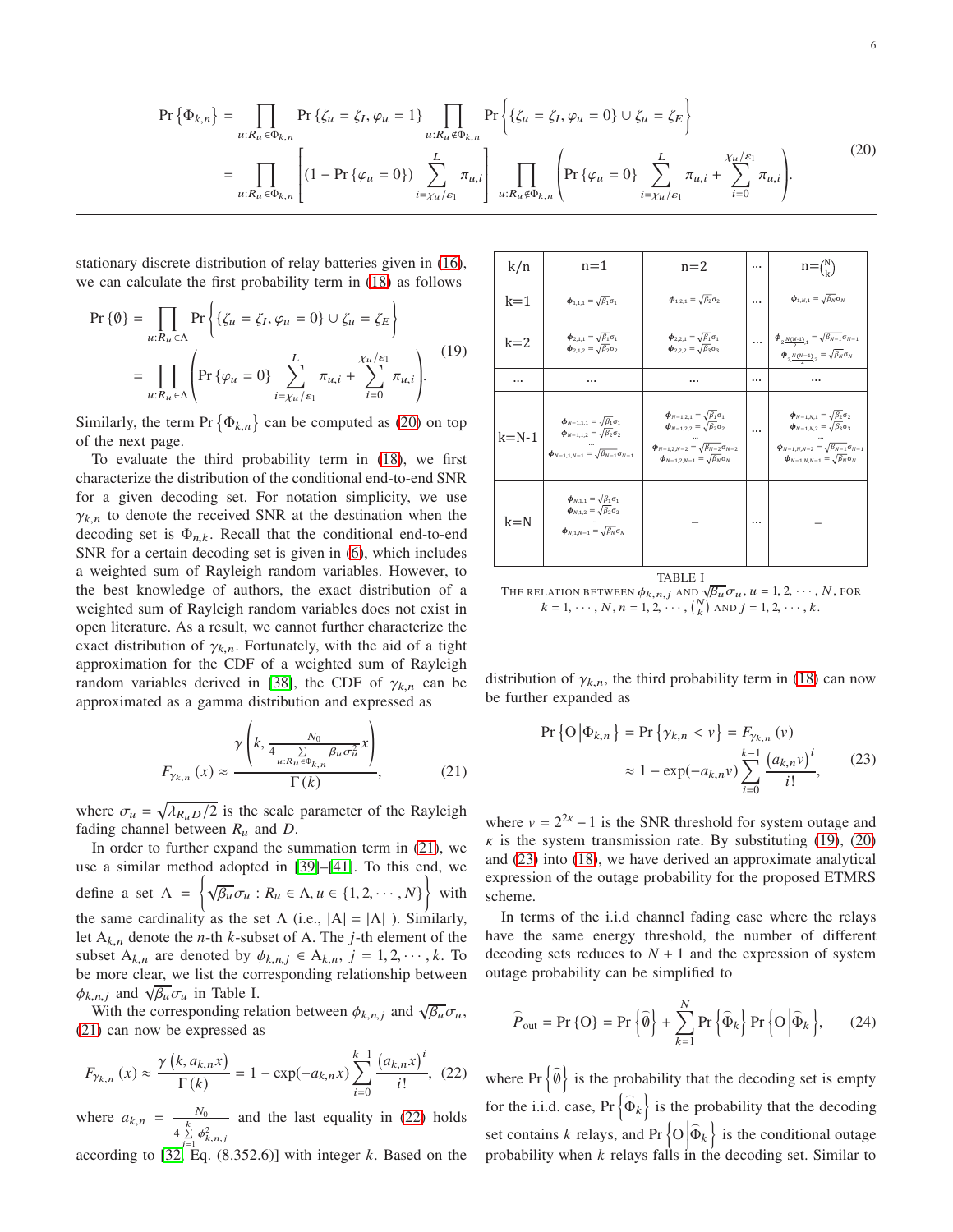the analysis of the general case, the first and second probability terms in [\(24\)](#page-5-5) can be expressed as

$$
\Pr\left\{\widehat{\theta}\right\} = \left(\Pr\left\{\varphi = 0\right\} \sum_{i=\chi/\varepsilon_1}^L \pi_i + \sum_{i=0}^{\chi/\varepsilon_1} \pi_i\right)^N,\tag{25}
$$

 $\mathbf{v}$ 

<span id="page-6-2"></span><span id="page-6-1"></span>
$$
\Pr\left\{\widehat{\Phi}_k\right\} = \binom{N}{k} \left[ (1 - \Pr\left\{\varphi = 0\right\}) \sum_{i = \chi/\varepsilon_1}^L \pi_i \right]^k \times \left[ \Pr\left\{\varphi = 0\right\} \sum_{i = \chi/\varepsilon_1}^L \pi_i + \sum_{i = 0}^{\chi/\varepsilon_1} \pi_i \right)^{N - k}, \tag{26}
$$

where  $\chi = \alpha + \beta$  is the identical energy threshold for all the relays and Pr { $\varphi = 0$ } is the outage probability of the relays for the special i.i.d. channel fading case, which can be derived from that for the general case given in [\(13\)](#page-4-5) and written as  $\Pr \{\varphi = 0\} = \frac{\gamma \left(m, \frac{mvN_0}{\lambda_{SR}P}\right)}{\Gamma(m)}$ Í  $\frac{T_{ASR}P}{\Gamma(m)}$ , where *m* is the identical severity parameter of the Nakagami-*m* fading channels between source and relays and  $\lambda_{SR}$  is the identical channel power gain of the first hop.

The third probability term in [\(24\)](#page-5-5) can be deduced from [\(23\)](#page-5-4) as

<span id="page-6-0"></span>
$$
\Pr\left\{O\left|\widehat{\Phi}_k\right\}\approx 1 - \exp(-\frac{N_0\nu}{4k\beta\sigma^2})\sum_{i=0}^{k-1}\frac{\left(\frac{N_0\nu}{4k\beta\sigma^2}\right)^i}{i!},\tag{27}
$$

where  $\sigma = \sqrt{\lambda_{RD}/2}$  is the identical scale parameter for the Rayleigh fading channels between relays and destination. Note that different from [\(23\)](#page-5-4), the expression of the conditional system outage probability given in [\(27\)](#page-6-0) does not require the parameters defined in Table I. The outage probability for the special i.i.d. channel fading case can be obtained by substituting [\(25\)](#page-6-1), [\(26\)](#page-6-2) and [\(27\)](#page-6-0) into [\(24\)](#page-5-5).

### *C. Energy Threshold Optimization*

We first consider the special i.i.d. channel fading case where the associated energy thresholds for all the relays is identical, denoted by  $\chi = \alpha + \beta$ . When the energy used for information forwarding  $\beta$  grows, the conditional outage probability derived in [\(27\)](#page-6-0) reduces and the overall system outage probability correspondingly decreases. On the other hand, increasing of  $\beta$  will lead to an increase of  $\chi$ . According to [\(26\)](#page-6-2), it decreases the probability of each relay working in IF mode and the number of relays falling into the decoding set. This will increase the overall system outage probability. In simple words, when the designed energy threshold  $\chi$  for the relays is small, most of relays could fall into the decoding set but their transmit power is low. When the energy threshold is large, only a few relays fall into the decoding set but their associated transmit power is high. As  $\chi = \alpha + \beta \ge \alpha + \varepsilon_1$ , we can now infer that for the special i.i.d. channel fading case, there should exist an optimal energy threshold  $\chi \in {\alpha + \varepsilon_1, \alpha + \varepsilon_2, \cdots, \varepsilon_L}$  that minimize the system outage probability of the proposed ETMRS scheme. Similarly, for the general i.n.i.d. channel fading case where the relays may be located dispersively. There should also exist an optimal energy threshold set  $\{\chi_1, \chi_2, \cdots, \chi_N\}, \chi_u \in$   $\{\alpha + \varepsilon_1, \alpha + \varepsilon_2, \cdots, \varepsilon_L\}, \forall u = 1, 2, \cdots, N$ , for all relays that minimize the overall system outage probability.

Due to the complexity of the adopted MC model, it is difficult to derive an analytical expression for the optimal energy threshold of each relay. However, for the special i.i.d. channel fading case, the optimal energy threshold can be easily achieved by performing a one-dimensional exhaustive search from all the possible energy levels with the derived analytical outage probability given in [\(24\)](#page-5-5). The computation complexity of this search is given by *O* (*L*).

When it comes to the general i.n.i.d. case, the optimal set of energy thresholds can be found by a *N*-dimension exhaustive search from all the possible combinations of energy thresholds with the analytical expression derived in [\(18\)](#page-4-4). The computation complexity is  $O(L^N)$ , which grows exponentially with the number of relays *N*. Thus, finding the optimal set of energy thresholds becomes computationally prohibitive when the number of relays *N* and the level of batteries *L* are large. To overcome this problem, in the following subsection, we provide a heuristic approach to design the energy thresholds for the general i.n.i.d. case.

# *D. A Heuristic Approach for i.n.i.d Scenario*

Intuitively, a higher energy threshold and forwarding transmit power should be set for those relays closer to the source node. This is because that the average amount of harvested energy is higher for those relays compared to the ones far away from the source node. On the other hand, relays closer to the source are relatively further away from the destination node such that the associated second hop channels are relatively weaker, a larger transmit power should be used to overcome the higher path loss. On the other hand, for the relays near to the destination node, smaller forwarding transmit power can be adopted due to their limited harvested energy and stronger second hop channels. Inspired by this fact, we set the energy consumption for information forwarding at each relay *R*<sup>u</sup> as

$$
\tilde{\beta}_u = z\lambda_{SR_u}/\lambda_{R_uD},\tag{28}
$$

where *z* is a scalar factor to adjust the overall transmit power of all the relays. For the considered discrete-battery model, the designed energy consumption for information forwarding  $\tilde{\beta}_u$  should be discretized to one specific energy level of the battery. Note that the definition of discretization given below [\(9\)](#page-3-1) no longer holds as we cannot simply choose  $\beta_u \in \{\varepsilon_1, \varepsilon_2, \cdots, \varepsilon_L - \alpha\}$ . We now define the discretized value of  $\tilde{\beta}_u$  for the *u*-th relay as  $\beta_u \stackrel{\Delta}{=} \varepsilon_j$ ,

$$
j = \begin{cases} \arg\min_{i \in \{0, 1, \cdots, L\}} \left\{ \varepsilon_i : \varepsilon_i \ge \tilde{\beta}_u \right\}, \text{if } \tilde{\beta}_u \le \varepsilon_L - \alpha \\ L - \frac{\alpha}{\varepsilon_1}, \text{if } \tilde{\beta}_u > \varepsilon_L - \alpha \end{cases} \tag{29}
$$

Based on the above definitions, the discretized energy threshold for relay  $R_u$  can be further expressed as

$$
\chi_u = \alpha + \beta_u = \alpha + \min\left(\varepsilon_1 \left\lceil \frac{z\lambda_{SR_u}}{\lambda_{R_u D} \varepsilon_1} \right\rceil, C - \alpha\right). \tag{30}
$$

Similar to the analysis given in the previous subsection, we can deduce that there should exist an optimal value of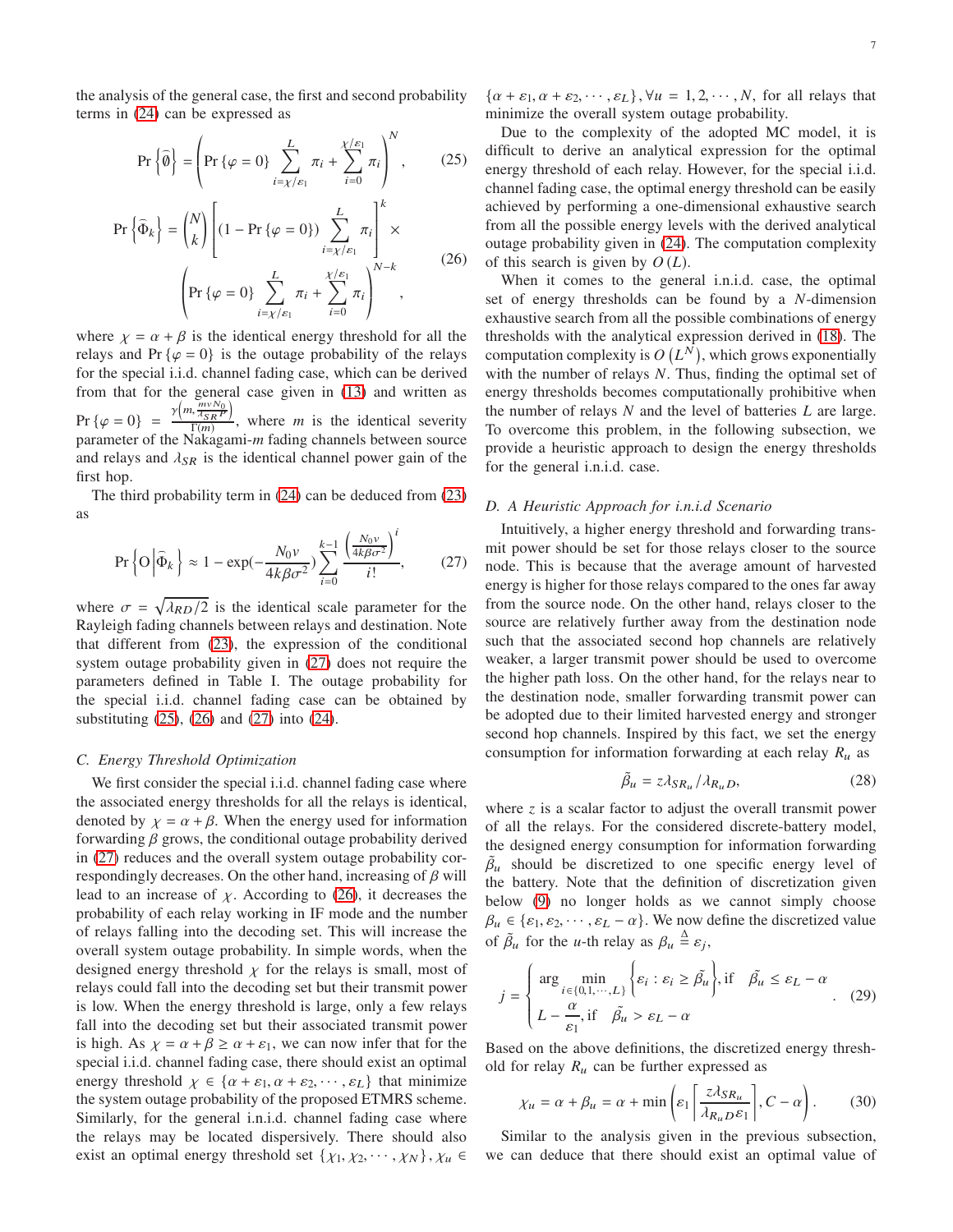*z* that minimizes the system outage probability. To find the optimal value of *z*, we first define  $\lambda_{\text{max}}$  and  $\lambda_{\text{min}}$  as the maximum and minimum value of the term  $\lambda_{SR_u}/\lambda_{R_u}$ , among all relays, respectively. The optimal *z* should exist within the interval  $[\varepsilon_1/\lambda_{\text{max}}, \varepsilon_L/\lambda_{\text{min}}]$ , where  $z = \varepsilon_1/\lambda_{\text{max}}$  could make all relays choose  $\varepsilon_1 + \alpha$  as their energy thresholds and  $z = \varepsilon_L/\lambda_{\text{min}}$  will force all relays to adopt energy level *L* as their energy thresholds. The optimal *z* thus can now be achieved by performing a one-dimension exhaustive search from this interval over the derived outage probability expression. In order to capture all the possible combinations, we search *z* with an increment of  $\varepsilon_1/\lambda_{\text{max}}$  each time and the computation complexity for the proposed heuristic approach can be expressed by  $O(L\lambda_{\text{max}}/\lambda_{\text{min}})$ . Note that the complexity of the heuristic approach is obviously much lower than that of the exhaustive search given by  $O(L^N)$ .

## IV. PERFORMANCE UPPER BOUND

<span id="page-7-3"></span>As described in Section [III,](#page-3-2) we adopt a practical finitecapacity battery model in this paper. With this model, it can be readily deduced that the system performance could be improved when we increase the battery capacity (i.e., *C*). This is because a larger battery capacity can reduce the energy loss caused by energy overflow (i.e., the battery cannot be charged when it is full) and thus the relays have more available energy to support their information forwarding operation. On the other hand, we can infer that the system performance improvement speed actually decreases as the battery capacity increases since the energy overflow happens more rarely when the battery capacity keeps increasing. A natural question that comes up here is "*For a given network setup, how large of the battery capacity C will be sufficient?*" This question is particularly important for the considered system as one of its potential applications will be low-cost and lower-power networks (e.g., wireless sensor networks), in which the network deployment cost should be kept as low as possible by carefully selecting the battery capacity. However, it is hard to find the answer of this question based on the derived expressions in the previous section due to their complexity. We are thus motivated to adopt an indirect way: We first derive performance upper bounds of the considered system and the *sufficient* battery capacity will then be obtained when a certain value of *C* can make the performance expressions derived in previous sections approach their corresponding upper bounds. In this sense, in this section we analyze the performance upper bounds of the considered system with infinite battery capacity (i.e.,  $C \rightarrow \infty$ and implicitly  $L \rightarrow \infty$ ).

When the relay batteries are infinite, there will be no energy overflow. As such, we can implement the well-known flow conservation law to evaluate the system outage probability. Specifically, in our ETMRS scheme, the relay battery is charged if operated in EH mode and discharged if operated in IF mode. In this sense, for each relay, the total amount of harvested energy in a long term should equal to the total amount of energy consumed for information decoding and forwarding. Mathematically, we have the following formula for the *u*-th relay

<span id="page-7-0"></span>
$$
p_{u}\bar{E}_{u} = (1 - p_{u})[(1 - q_{u})\alpha + q_{u}(\alpha + \beta_{u})],
$$
 (31)

where  $p_u$  denotes the probability that relay  $R_u$  performs EH operation, *q*<sup>u</sup> denotes the probability that the *u*-th relay falls in the decoding set,  $\bar{E}_u$  is the average amount of harvested energy during each EH operation,  $\alpha$  is the circuit energy consumption for each decoding operation and  $\beta_u$  is the energy consumption for information forwarding of  $R_u$  adopted in the finite-capacity case. Since both *C* and *L* are infinity, the term  $\bar{E}_u$  can be obtained from [\(2\)](#page-2-1) given by

$$
\bar{E}_u = \frac{1}{2} \eta P \lambda_{SR_u}.
$$
\n(32)

With the fact that relay  $R_u$  falls in the decoding set only when it performs IF operation and decodes the source's information correctly, we thus have

<span id="page-7-1"></span>
$$
q_u = (1 - p_u) (1 - \Pr(\varphi_u = 0)), \tag{33}
$$

where the term  $Pr {\varphi_u = 0}$  has been derived in [\(13\)](#page-4-5). By jointly considering [\(31\)](#page-7-0)-[\(33\)](#page-7-1), we can now obtain  $q_u$  expressed as

<span id="page-7-2"></span>
$$
q_u = \frac{1}{\frac{1}{1 - \Pr\{\varphi_u = 0\}} + \frac{2\alpha + 2\beta_u(1 - \Pr\{\varphi_u = 0\})}{\eta P \lambda_{SR_u}(1 - \Pr\{\varphi_u = 0\})}}.
$$
(34)

The first and second probability terms in the system outage probability defined in [\(18\)](#page-4-4) can now be evaluated by  $q_u$  as

$$
\Pr\{\emptyset\} = \prod_{u:R_u \in \Lambda} (1 - q_u),\tag{35}
$$

$$
\Pr\{\Phi_{k,n}\} = \prod_{u:R_u \in \Phi_{k,n}} q_u \prod_{u:R_u \notin \Phi_{k,n}} (1 - q_u). \tag{36}
$$

The third probability term in [\(18\)](#page-4-4) is independent of *C* and *L*, and only depends on the energy threshold of the relays. In this sense, the third probability term in [\(18\)](#page-4-4) remains the same as the finite-capacity case, which has been derived in [\(23\)](#page-5-4). We thus can express the upper bound of system outage probability for the proposed ETMRS scheme corresponding to infinite battery capacity as [\(37\)](#page-8-0) on top of the next page.

When the special i.i.d. channel fading case is considered, similar to the above analysis, the system outage probability is upper bounded by [\(38\)](#page-8-1) on top of the next page.

where  $q$  is the probability of each relay falling in the decoding set when the channels are i.i.d. and it can be easily derived based on [\(34\)](#page-7-2) and expressed as

$$
q = \frac{1}{\frac{1}{1 - \Pr\{\varphi = 0\}} + \frac{2\alpha + 2\beta(1 - \Pr\{\varphi = 0\})}{\eta P \lambda_{SR}(1 - \Pr\{\varphi = 0\})}}.
$$
(39)

*Remark 1:* By substituting [\(13\)](#page-4-5) into [\(34\)](#page-7-2), we can see that the probability for the *u*-th relay falling in the decoding set (i.e.,  $q_u$ ) is proportional to the term  $P\lambda_{SR_u}$ . This is understandable since as the value of  $P\lambda_{SR_u}$  increases, the *u*-th relay harvests more energy on average and is more likely to decode the source signal successfully in the first hop. Moreover, as expected, the value of  $q_u$  is inversely proportional to that of the energy threshold  $\beta_u$ . Furthermore, using the above performance upper bounds of system outage probability, we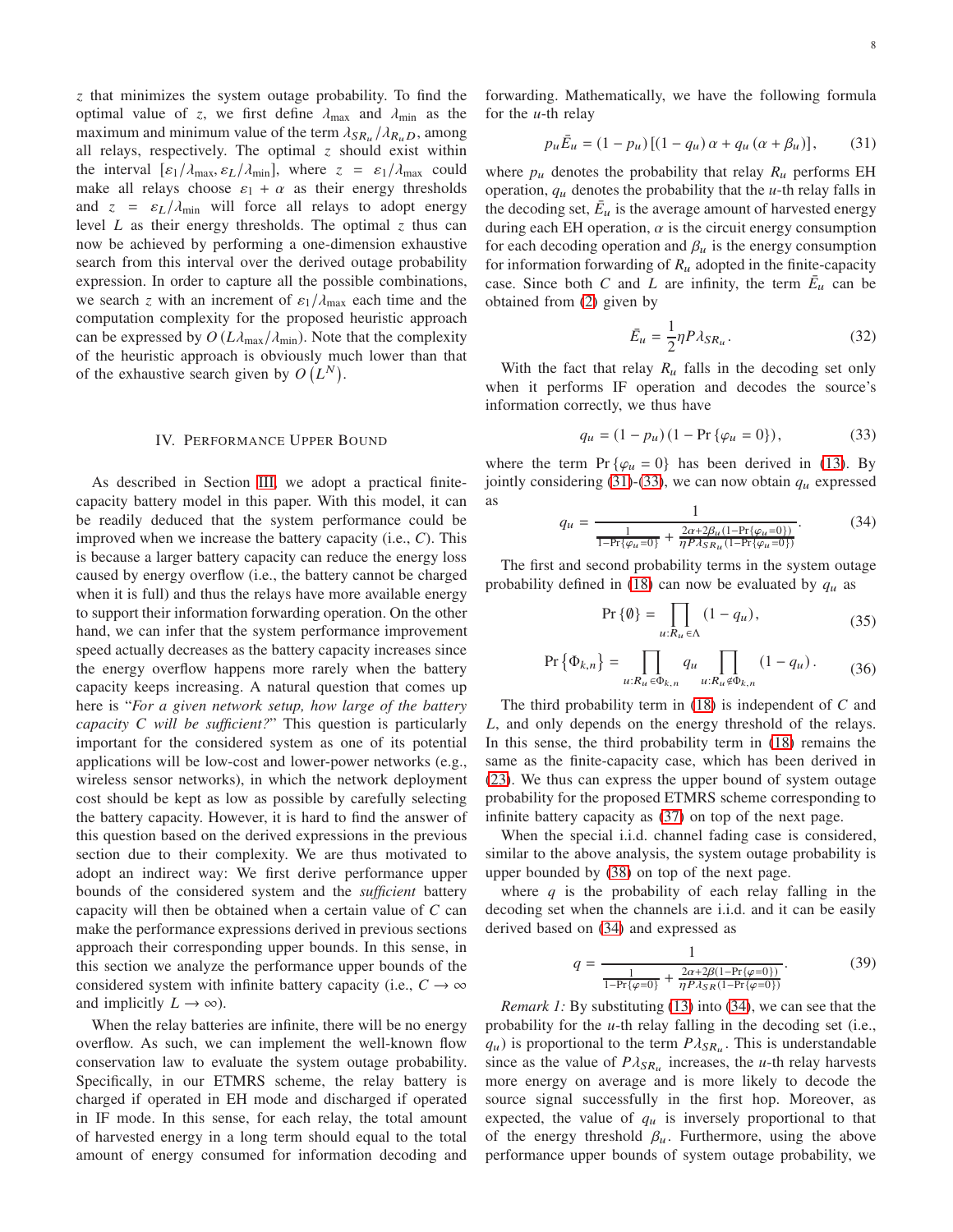<span id="page-8-0"></span>
$$
P_{\text{out}}^{ub} \approx \prod_{u:R_u \in \Lambda} (1 - q_u) + \sum_{k=1}^{N} \sum_{n=1}^{N} \left[ \prod_{u:R_u \in \Phi_{k,n}} q_u \prod_{u:R_u \notin \Phi_{k,n}} (1 - q_u) \right] \left[ 1 - \exp(-a_{k,n}v) \sum_{i=0}^{k-1} \frac{(a_{k,n}v)^i}{i!} \right].
$$
 (37)

$$
\widehat{P}_{\text{out}}^{ub} \approx (1-q)^N + \sum_{k=1}^N \binom{N}{k} q^k (1-q)^{N-k} \left[ 1 - \exp(-\frac{N_0 \nu}{4k \beta \sigma^2}) \sum_{i=0}^{k-1} \frac{\left(\frac{N_0 \nu}{4k \beta \sigma^2}\right)^i}{i!} \right],\tag{38}
$$

<span id="page-8-1"></span>

<span id="page-8-2"></span>Fig. 2. The outage probability of the proposed ETMRS scheme versus the source transmit power for different battery levels L, where transmission bit rate  $\kappa = 1$ ,  $C = 2 \times 10^{-5}$ ,  $\alpha = 10^{-7}$ ,  $\vec{d_{SR}} = \{5, 5.5, 6, 6, 6, 6, 6.5, 7\}$  and  $\chi = \{3, 3, 3, 3, 3, 3, 4, 4\} \times 10^{-6}.$ 

are able to judge whether a certain value of battery capacity *C* is sufficiently large for a given network setup via numerical results as shown in next section.

#### V. SIMULATIONS AND DISCUSSIONS

In this section, we present some simulation and numerical results to validate and illustrate the above theoretical analysis. In order to capture the effect of path-loss, we use the model that  $\lambda_{XY} = \frac{10^{-3}}{1 + d_{XY}^{\omega}}$ , where  $\lambda_{XY}$  is the average channel power gain between node *X* and *Y*,  $d_{XY}$  denotes the distance between node *X* and *Y*, and  $\omega \in [2, 5]$  is the path-loss factor. Note that a 30 dB average signal power attenuation is assumed at a reference distance of 1 meter (m) in the above channel model [\[19\]](#page-11-19). For simplicity, we consider a linear topology that the relays are located on a straight line between the source and destination and denote by  $d_{SR} = \{d_{SR_1}, d_{SR_2}, \dots, d_{SR_N}\}\)$  the set of distances between source and all relays. We use  $\chi$  =  $\{\chi_1, \chi_2, \cdots, \chi_N\}$  to represent the energy threshold set for all the relays. In all the following simulations, we set the distance between the source and destination  $d_{SD} = 20$ m, the path-loss factor  $\omega = 3$ , the severity parameter  $m_u = 2$ ,  $\forall u$ , the noise power  $N_0$  = −90dBm, and the energy conversion efficiency  $\eta = 0.5$ .

We first compare the analytical system outage probability with its Monte Carlo simulation, which corresponds to the case that the charging of the relay batteries is continuous (i.e.,  $L \rightarrow \infty$ ). To this end, we plot the system outage probability

<span id="page-8-4"></span>

(a) Combinations of P and  $d_{SRu}$ 



<span id="page-8-5"></span><span id="page-8-3"></span>Fig. 3. The ratio between the upper bound outage probability of the ETMRS scheme with infinite battery capacity and the outage probability with finite battery capacity versus battery capacity  $C$  for different source transmit power

and relay topologies, where  $\kappa = 1$ ,  $\alpha = 10^{-7}$ ,  $\chi_u = 4 \times 10^{-6}$ ,  $\forall u$  and  $L = 600$ .

of our ETMRS scheme versus the source transmit power for different battery levels *L* in Fig. [2.](#page-8-2) We can see that the derived analytical expression of outage probability approaches the corresponding Monte Carlo simulation result as the discrete battery level *L* increases. Specifically, when  $L = 200$ , the analytical expression coincides well with the simulation result, which verifies the effectiveness of the adopted MC model and the correctness of our theoretical analysis presented in Sec. II-IV. Moreover, as expected, the performance of the ETMRS scheme with finite-capacity battery is bounded by the one with infinite-capacity battery. As the analytical results agree well with the simulation results and for the purpose of simplicity, in the following, we will only plot the analytical results of the ETMRS scheme.

Recall that we derived system performance upper bound in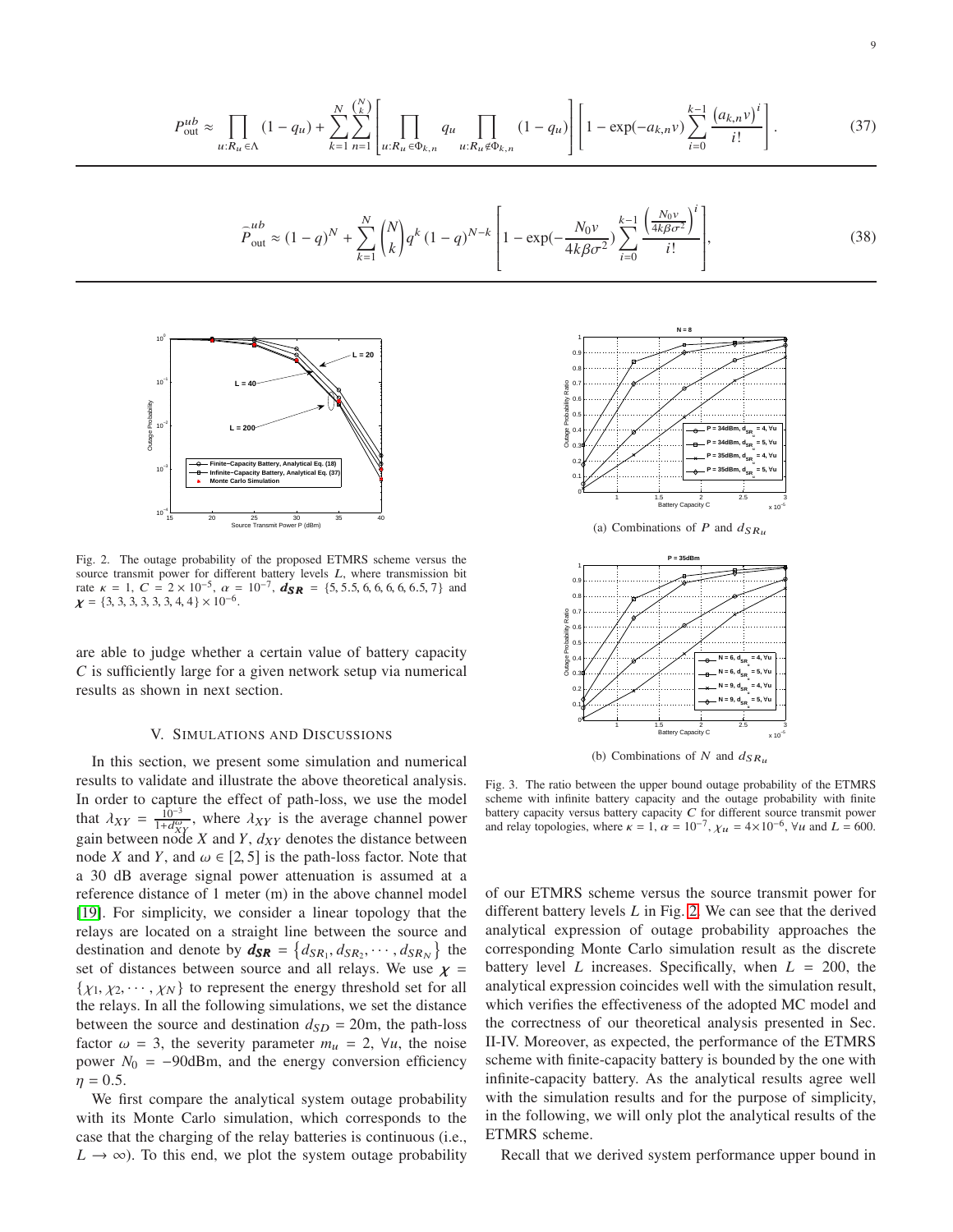Section [IV,](#page-7-3) which can be used to judge whether a certain value of *C* is sufficiently large via numerical results. To show this, we now plot the outage probability ratio of the proposed ETMRS scheme with finite battery capacity over its upper bound with infinite battery capacity versus relay battery capacity *C* in Fig. [3.](#page-8-3) For simplicity, we consider the special i.i.d. case where the relays are located in a cluster. The outage probability ratio is formally defined as  $\hat{P}_{out}^{ub}$  $_{\text{out}}^{u\bar{v}}/\hat{P}_{\text{out}} \in (0,1],$ where  $\overline{P}_{out}^{ub}$  derived in [\(38\)](#page-8-1) is the system outage probability for infinite-capacity battery case and  $\hat{P}_{out}$  given in [\(24\)](#page-5-5) is the system outage probability for finite-capacity battery case. From Fig. [3,](#page-8-3) we can first observe that the outage probability ratio monotonically increases as the battery capacity *C* grows and gradually converges to 1 when the value of *C* is large enough. This indicates that the performance gap between the finite-capacity battery and infinite-capacity battery decays to 0 as *C* increases. However, the convergence speed varies for different network setups. Specifically, from Fig. [3\(a\),](#page-8-4) we can see that the outage probability ratio converges to 1 slower with either higher source transmit power or shorter distances between source and relays. This can be understood as follows. The amount of harvested energy at relays increases when the source transmit power increases or the distances between source and relays reduce. In this case, a larger battery capacity is required to avoid the potential energy overflow (i.e., the battery cannot be charged when it is full). From Fig. [3\(b\),](#page-8-5) we find out that as the number of relays *N* increases, the convergence speed is also reduced. This is understandable since energy overflow happens in a higher probability as *N* grows. Similarly, larger value of *C* is required to make the outage probability ratio close to 1. We can now summarize that larger capacity batteries should be equipped at energy harvesting relays for those network setups with higher source transmit power, shorter distances between source and relays or larger number of relays.

In Fig. [4,](#page-9-0) we plot the outage probability versus the energy threshold of the i.i.d. channel fading case for different source transmit power and relay location. Recall that the energy threshold  $\chi$  is discretized to one of the  $L+1$  energy levels of the battery excluding the empty level. Thus, the outage probability is plotted in stair curve in the figure. First of all, Fig. [4](#page-9-0) demonstrates that there exists an optimal energy threshold that minimizes the outage probability in all considered cases, which validates our deduction in Remark 1. Moreover, we can see from Fig. [4\(a\)](#page-9-1) that the higher the transmit power at the source, the larger the value of optimal energy threshold. This is because the relays can harvest more energy when the transmit power of the source increases and thus a larger energy threshold can be supported. We can also see from Fig. [4\(a\)](#page-9-1) that a smaller energy threshold should be chosen when the relays are located away from the source. This can be explained as two folds. Firstly, the harvested energy at the relays is limited when they are far away from the source. Secondly, the second hop channel condition becomes better when the relays are away from the source (i.e., close to the destination) and a small energy threshold is enough to avoid system outage. The number of the relays *N* also affects the

<span id="page-9-1"></span>

(a) Combinations of P and  $d_{SR_u}$ 



<span id="page-9-2"></span>(b) Combinations of N and  $d_{SRu}$ 

<span id="page-9-0"></span>Fig. 4. The outage probability of the proposed ETMRS scheme versus the identical energy threshold for different source transmit power, relay topologies where  $\kappa = 1$ ,  $C = 2 \times 10^{-5}$ ,  $\alpha = 10^{-7}$  and  $L = 200$ .



<span id="page-9-3"></span>Fig. 5. Outage probability of the proposed ETMRS scheme and the common energy threshold scheme for different relay locations, where  $\kappa = 1$ ,  $C =$  $2 \times 10^{-5}$ ,  $\alpha = 10^{-7}$  and  $L = 20$ .

optimal energy threshold. From Fig. [4\(b\)](#page-9-2) we can see that as the number *N* increases, the optimal energy threshold decreases. This is understandable since in cooperative relay networks, a decoding set with more relays can achieve the same outage probability with less transmit power. Note that similar results can be observed for the general i.n.i.d case, which are not provided here due to space limitation..

We then compare the system performance of the proposed ETMRS scheme with optimized energy threshold and the common energy threshold scheme in Fig. [5.](#page-9-3) The optimal energy threshold of the ETMRS is obtained by the exhaustive search based approach and the proposed heuristic one. As the optimal energy threshold for the i.i.d. case can be easily obtained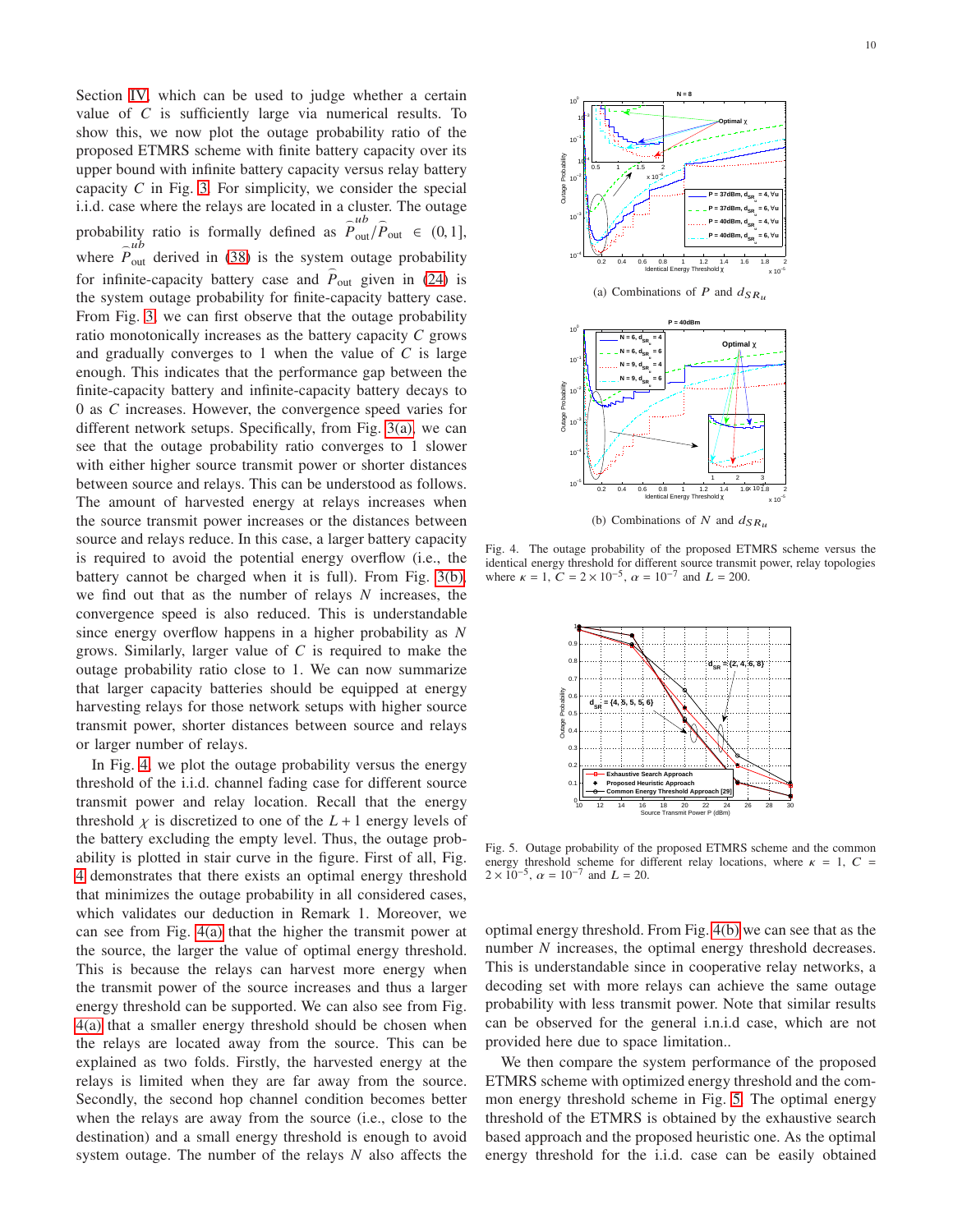

<span id="page-10-8"></span>Fig. 6. The outage probability of the proposed ETMRS scheme and the existing BARS scheme with optimal settings versus source transmit power for different transmission bit rate, where  $N = 8$ ,  $d_{SR_u} = 3$ ,  $\forall u$ ,  $C = 2 \times 10^{-5}$ ,  $\alpha = 10^{-7}$  and  $L = 200$ .

via a one-dimension exhaustive search, we only consider the general i.n.i.d. case where the optimal energy thresholds for the relays could be different. In Fig. [5,](#page-9-3) we plot the system outage probability for these two approaches versus the source transmit power for two different relay topologies. The outage probability of exhaustive search approach is obtained via a *N*-dimension exhaustive search from all the possible combinations of energy thresholds. Due to the intense computation complexity mentioned before, we consider the case that each relay only has 20 energy levels. For the proposed heuristic approach, the computation complexity can be dramatically reduced and it is thus particularly suitable to those networks with large number of relays and energy levels. From Fig. [5,](#page-9-3) we can observe that the proposed heuristic approach with reduced complexity can achieve the near optimal system performance in both simulated scenarios. We also can see that our proposed scheme outperforms the common-energy strategy for all simulated cases. For the case that the relays are located closely, our proposed scheme and the one in [\[28\]](#page-11-6) performs similarly. When the relays are located differently, our proposed scheme improves the performance significantly by using different energy thresholds for each relay.

Finally, we compare the proposed ETMRS scheme with the existing BARS scheme [\[31\]](#page-11-7) in Fig. [6.](#page-10-8) As the BARS scheme proposed in [\[31\]](#page-11-7) only considers a clustered topology, we thus compared BARS scheme with the special i.i.d. case of the proposed ETMRS scheme. In Fig. [6,](#page-10-8) we plot the optimal outage probabilities of the ETMRS and BARS schemes versus source transmit power for different transmission rate. It can be observed that the proposed ETMRS scheme can achieve a lower outage probability than the BARS scheme. And their performance gap is enlarged as the transmission rate grows.

## VI. CONCLUSIONS

In this paper, we proposed an energy threshold based multirelay selection (ETMRS) scheme for accumulate-then-forward energy harvesting relay networks. We modeled the finitecapacity battery of the relays by a finite-state Markov Chain (MC) in order to evaluate their stationary distribution. We then derived an approximate analytical expression for system outage probability of the proposed ETMRS scheme over independent but not necessarily identical mixed Nakagami-*m*

and Rayleigh fading channels. A heuristic approach was then designed to minimize the system outage probability, which was shown to achieve near-optimal performance with reduced computational complexity. Moreover, we derived upper bounds for the concerned system performance corresponding to the case that all relays are equipped with infinite-capacity batteries. Numerical simulations validated the accuracy of the analytical results, demonstrated the impact of various system parameters and provided some insights of practical relay battery design. Numerical results showed that larger capacity battery should be equipped at energy harvesting relays for those network setups with higher transmit power, shorter distance in the first hop or larger number of relays. Furthermore, the proposed ETMRS scheme can considerably outperform the existing single relay selection scheme and the common energy threshold scheme.

#### **REFERENCES**

- <span id="page-10-0"></span>[1] X. Lu, P. Wang, D. Niyato, D. I. Kim, and Z. Han, "Wireless networks with RF energy harvesting: A contemporary survey," *IEEE Communications Surveys Tutorials*, vol. 17, no. 2, pp. 757–789, 2015.
- <span id="page-10-1"></span>[2] T. Paing, J. Shin, R. Zane, and Z. Popovic, "Resistor emulation approach to low-power RF energy harvesting," *IEEE Trans. on Power Electronics,*, vol. 23, no. 3, pp. 1494–1501, May 2008.
- <span id="page-10-2"></span>[3] C. Mikeka and H. Arai, "Design of a cellular energy-harvesting radio," in *Wireless Technology Conference, 2009. EuWIT 2009. European*, Sept 2009, pp. 73–76.
- <span id="page-10-3"></span>[4] S. Bi, C. Ho, and R. Zhang, "Wireless powered communication: opportunities and challenges," *IEEE Communications Magazine*, vol. 53, no. 4, pp. 117–125, 2015.
- <span id="page-10-4"></span>[5] S. Bi, Y. Zeng, and R. Zhang, "Wireless Powered Communication Networks: An Overview," *ArXiv e-prints*, 2015.
- <span id="page-10-5"></span>[6] M. Dohler and Y. Li, *Cooperative communications: hardware, channel and PHY*. John Wiley & Sons, 2010.
- <span id="page-10-6"></span>[7] A. Nasir, X. Zhou, S. Durrani, and R. Kennedy, "Relaying protocols for wireless energy harvesting and information processing," *IEEE Transactions on Wireless Communications*, vol. 12, no. 7, pp. 3622–3636, 2013.
- <span id="page-10-7"></span>[8] Z. Chen, B. Xia, and H. Liu, "Wireless information and power transfer in two-way amplify-and-forward relaying channels," in *2014 IEEE Global Conference on Signal and Information Processing (GlobalSIP)*, Dec 2014, pp. 168–172.
- [9] Z. Ding, S. Perlaza, I. Esnaola, and H. Poor, "Power allocation strategies in energy harvesting wireless cooperative networks," *IEEE Transactions on Wireless Communications*, vol. 13, no. 2, pp. 846–860, 2014.
- [10] Z. Fang, X. Yuan, and X. Wang, "Distributed energy beamforming for simultaneous wireless information and power transfer in the two-way relay channel," *IEEE Signal Process. Lett.*, vol. 22, no. 6, pp. 656–660, June 2015.
- [11] C. Zhong, H. Suraweera, G. Zheng, I. Krikidis, and Z. Zhang, "Wireless information and power transfer with full duplex relaying," *IEEE Trans. Commun.*, vol. 62, no. 10, pp. 3447–3461, Oct 2014.
- [12] Y. Zeng and R. Zhang, "Full-duplex wireless-powered relay with selfenergy recycling," *IEEE Wireless Commun. Lett.*, vol. 4, no. 2, pp. 201– 204, April 2015.
- [13] I. Krikidis, S. Sasaki, S. Timotheou, and Z. Ding, "A low complexity antenna switching for joint wireless information and energy transfer in MIMO relay channels," *IEEE Trans. Commun.*, vol. 62, no. 5, pp. 1577– 1587, May 2014.
- [14] Z. Zhou, M. Peng, Z. Zhao, and Y. Li, "Joint power splitting and antenna selection in energy harvesting relay channels," *IEEE Signal Process. Lett.*, vol. 22, no. 7, pp. 823–827, July 2015.
- [15] G. Zhu, C. Zhong, H. Suraweera, G. Karagiannidis, Z. Zhang, and T. Tsiftsis, "Wireless information and power transfer in relay systems with multiple antennas and interference," *IEEE Trans. Commun.*, vol. 63, no. 4, pp. 1400–1418, April 2015.
- [16] K. Xiong, P. Fan, C. Zhang, and K. Letaief, "Wireless information and energy transfer for two-hop non-regenerative MIMO-OFDM relay networks," *Accepted to appear in IEEE J. Sel. Areas Commun.*, 2015.